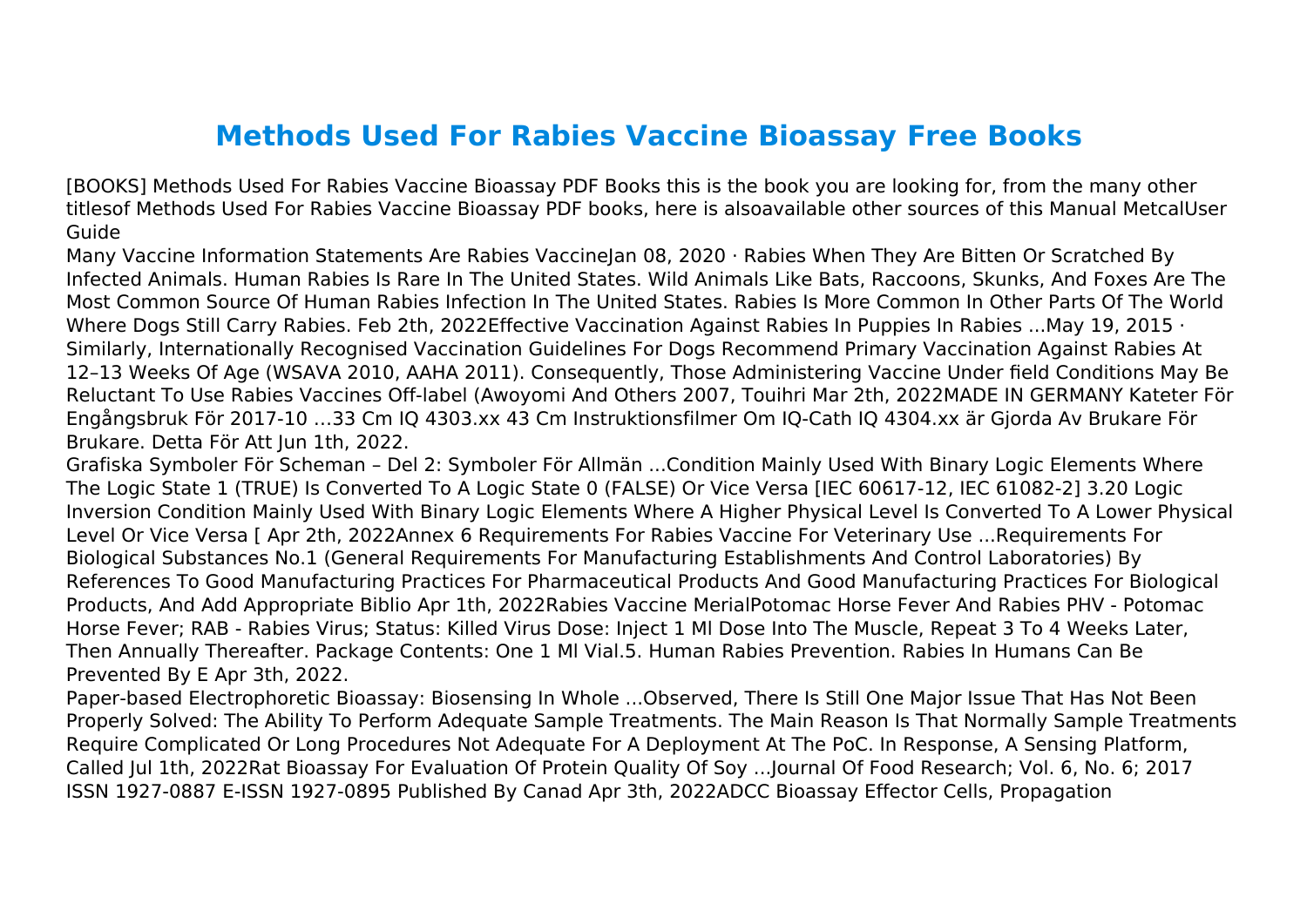ModelComponents (ADCC Bioassay Effector Cells, RPMI 1640 Medium, Low IgG Serum, Bio-Glo™ Luciferase Assay System) Needed To Perform An ADCC Reporter Bioassay With User-provided Specific Target Cells And Antibody. The ADCC Reporter Bioassay, Complete Kits [Cat.# G7014 (WIL2-S), Cat. Feb 2th, 2022.

The Use Of Quality-by-Design And DOE Tools For BioAssay ...Design Of Experiments (DOE) In Bioassays DOE Is A Tool Which Can Be Used Throughout The Entire Development Cycle. It Is Best Used Sequentially (i.e. Don't Try To Design One Experiment To Ask All Your Development Questions). Current Bioassay Field Uses DOE To D May 3th, 2022Short Report Brine Shrimp Lethality Bioassay Of Selected ...Jun 18, 2002 · 510 R. Padmaja Et Al. / Fitoterapia 73 (2002) 508–510 University Of Ghent, Belgium ) Were Used.Potassium Dichromate Was Used As Reference Standard W9 X.LC50 (24 H) Were Determined Using Finney Progr Jul 2th, 2022Associate Scientist / Senior Research Associate, Bioassay ...Associate Scientist / Senior Research Associate, Bioassay Development Job Code 544SM Description: Fate Therapeutics Is Seeking A Highly -motivated, Skilled, And Conscientious Individual To Join The Analytical Development Team To Support The Development Of Off-the-shelf Pluri Mar 3th, 2022.

September 2001 Agdex 609-1 Plant Bioassay Techniques For ...Test Conducted About One Month Before Seeding Time. To Collect Soil Samples: Ł Sample Soil From Areas Suspected Of Having Herbicide Residues As Well As Those Areas Believed To Be Free Of Herbicide. Keep Samples Separate. Figure 1. ... Tame Oat, Wild Oat Lack Of Apr 3th, 2022TR-142 Bioassay Of P-Cresidine For Possible ...Principal Investigators For The Contract Were Dr. E. Smith (3) And Dr. A. Handler (3). Animal Treatment And Observation Were Supervised By Mr. G. Wade (3) And Ms. E. Zepp (3). Chemical Analysis Was Per Formed By Midwest Research Institute (4) And The Analytical Results Were Reviewed By Dr. N. Zimmerman (5). Apr 1th, 2022TR-105 Bioassay Of M-Cresidine For Possible ...Principal Investigator Fos R The Contract Were Dr. E. Smith (3) And Dr. A. Handler (3). Anima Anl Treatmen Observatiod N Wert E Supervised By Mr. G. Wade (3) And Ms. E. Zepp (3). Chemica Was Perl Analysi S Formed By Midwest Research Institut (4e ) And The Analytica L Results Were Reviewe Bdy … Jan 2th, 2022. TR-107 Bioassay Of 5-Nitro-o-toluidine For Possible ...5-nitro-o-toluidine Were, Respectively, 0.0 An1 0.00d 5 Percent For Rats, And 0.23 An 0.1d 2 Percen Fotr Mice. Afte A 78-weer K Period Of Compound Administration, Observatio Of Thn E Rats Continued For An Additional 30 To 31 Weeks And Observatio Jan 1th, 2022Herbicide Bioassay Study Guide - Analyzeseeds.comHerbicide Bioassay Testing – Terminology, Methods, Troubleshooting AI Active Ingredient. The AI Is The Chemical Component Of The Herbicide That Is Phytotoxic (kills Plants). The Chemical Name And Amount Of AI Must Be Listed On The Herbicide Label. Other Compounds May Also Cause Toxicity, Bu Mar 2th, 2022TR-067 Bioassay Of A Mixture Of Aspirin, Phenacetin, And ...Technical Report Series No. 67 1978 BIOASSAY OF A MIXTURE OF ASPIRIN, PHENACETIN, AND CAFFEINE FOR POSSIBLE CARCINOGENICITY CAS No. 8003-03-0 NCI-CG-TR-67 U.S. DEPARTMENT OF HEALTH, EDUCATION,